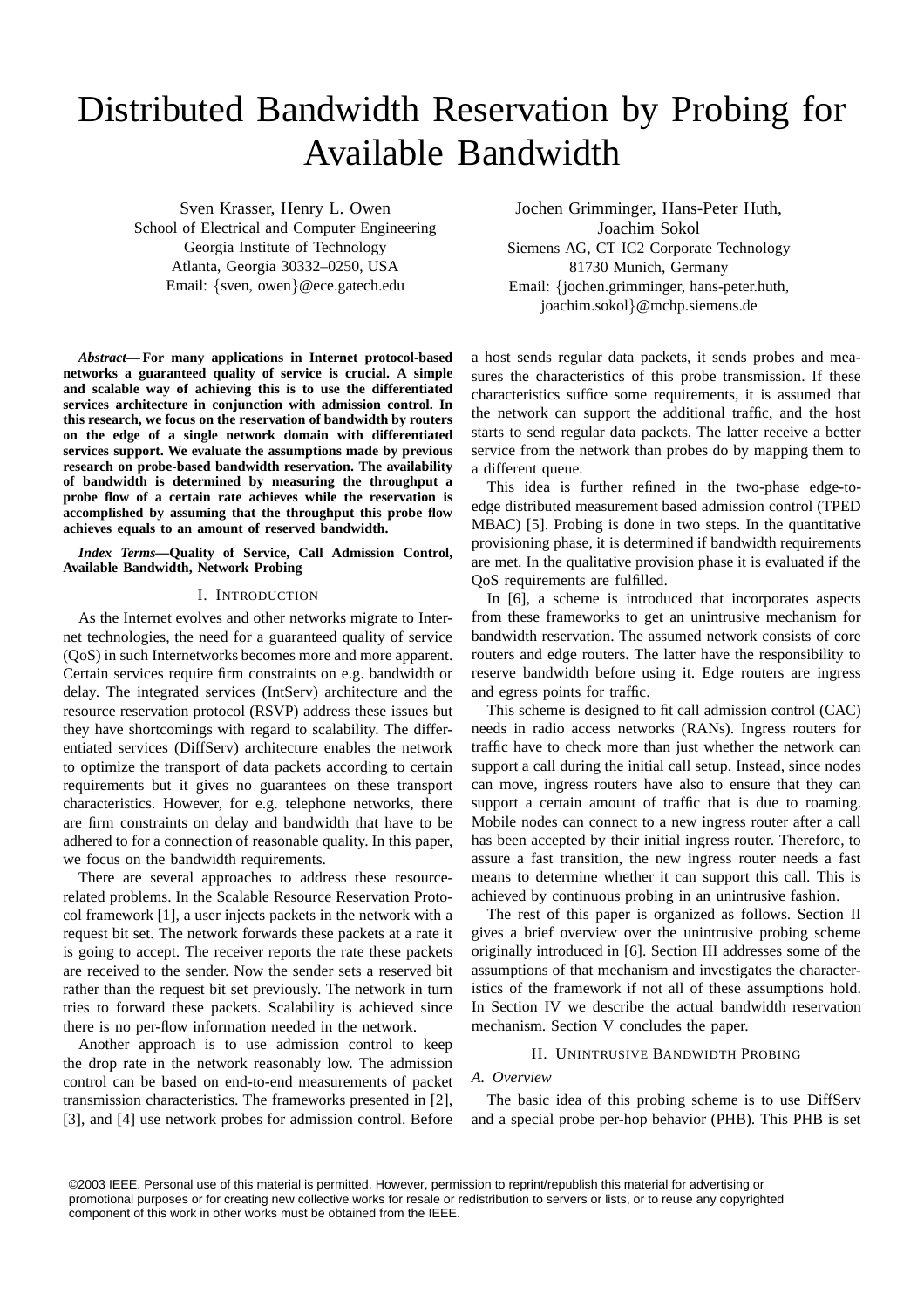up such that routers forward probes only if there is no data packet available. Ingress routers send probes to egress routers at a rate that corresponds to their additional bandwidth needs. The egress routers periodically send back the observed rate the probes are received with to the ingress routers. Based on the rate the probes are sent with originally and the rate the probes are received (as reported by the egress router), the ingress router draws conclusions about the amount of bandwidth that is available and reserved for it.

#### *B. Nomenclature and Assumptions*

Probes are sent between edge routers, which we call E1 to  $En_e$  throughout this paper. The actual data is generated by nodes N1 to  $Nn_n$  connected to the network that is bordered by these edge routers. The remainder of the network consists of the core routers C1 to  $C_n$ . For reasons of simplicity we assume that all traffic injected into the core network by an edge router Ei is generated by node Ni. Hence,  $n_e = n_n$ . Edge router Ej sends probes to edge router Ek at a rate  $R_{i,k}$ . Note that in general there can be multiple paths connecting those routers. For this research, we assume a single path is used when  $E_i$  is sending to  $E_k$ . This does not affect our evaluation but simplifies the nomenclature since a path can be uniquely identified by the indices j and k of its edge routers.  $D_{i,k}$ denotes the data rate  $Nj$  is sending to Nk. This implies under our assumptions that this traffic has  $E<sub>j</sub>$  as ingress point into the core network, while  $Ek$  is the egress point. Furthermore, this traffic traverses the same path as the probes that  $Ej$  sends to Ek. Ek measures a rate  $M_{i,k}$  of probes coming in from Ej.

#### *C. Replacing Probes with Data Packets*

In [6], probing over a single congestable link is evaluated. In that scenario, let the overall probe rate of all edge routers probing over this single congestable link be  $S$  and the available bandwidth not being used for data traffic be A. Additionally, let  $A \leq S$ . If a fluid traffic model is used, the measured rate  $M_{j,k}$  can be determined as

$$
M_{j,k} = R_{j,k} \cdot \frac{A}{S}.\tag{1}
$$

If Ej wants to increase its data rate  $D_{j,k}$  by  $Q_{j,k}$ , it has to decrease its probe rate  $R_{j,k}$  by  $Q_{j,k}^{probe} = Q_{j,k} \cdot \frac{R_{j,k}}{M_{j,k}}$  $\frac{R_{j,k}}{M_{j,k}}$  in order that other probe flows do not measure a lower rate. Before the rates change, Em measures a probe rate  $M_{l,m}$  originating from El according to

$$
M_{l,m} = R_{l,m} \cdot \frac{A}{S}.
$$

After the rates change, the new measured probe rate is

$$
M_{l,m}^{new} = R_{l,m} \cdot \frac{A - Q_{j,k}}{S - Q_{j,k} \frac{R_{j,k}}{M_{j,k}}}.
$$

By using (1) to substitute  $M_{j,k}$ , we obtain

$$
M_{l,m}^{new} = R_{l,m} \cdot \frac{A - Q_{j,k}}{S - Q_{j,k} \frac{S}{A}} = R_{l,m} \cdot \frac{A}{S} = M_{l,m}.
$$



Fig. 1. Topology of simulated test network.

Since ingress routers can be sure that the probe rate they achieve does not change, this bandwidth can be seen as reserved. Ingress router  $Ej$  can increase the rate of the data it is injecting into the core network bound for egress router  $Ek$ by up to  $Q_{j,k}^{max} = M_{j,k}$ .

## III. ASSUMPTIONS AND THEIR IMPACT

As already denoted in the previous section, some assumptions have been made previously for the purpose of a straightforward evaluation. In general, not all of these assumptions hold or are tolerable in reality.

## *A. Accuracy of Measured Rates at Egress Routers*

The calculation of the correct value the probe rate has to be decreased by relies on the exact value  $M_{j,k}$ . In reality, this value is measured by the egress router  $Ek$ , and the result is sent back to  $Ej$ . Obviously, the actual measured rate, which we denote as  $\tilde{M}_{j,k}$ , does in general differ from the theoretical value calculated in (1).

We present simulation results showing this effect for a simple topology. Fig. 1 shows this topology. The cloud denotes the probing domain with the inner core routers C1/C2 and edge routers E1 to E4. Initially, the data rates are configured as  $R_{1,3} = 70$  kb/s,  $D_{1,3} = 20$  kb/s,  $R_{2,3} = R_{2,4} = 5$  kb/s, and  $D_{2,3} = D_{2,4} = 5$  kb/s. The data rate  $D_{1,3}$  is varied by a value  $Q_{1,3} = -20...70$  kb/s  $(D_{1,3}^{new} = D_{1,3} + Q_{1,3})$ . Likewise, the probe rate is varied by  $Q_{j,k}^{probe} = Q_{j,k} \cdot \frac{R_{1,3}}{\tilde{M}_{1,3}}$ , where  $\tilde{M}_{1,3}$  is set to the correct rate of  $M_{1,3} = 52.5$  kb/s and to values 10% below or above this rate.

Fig. 2 shows the theoretically anticipated measured rate  $\tilde{M}_{2,4}$  for the probe flow from E2 to E4 depending on the rates of the data and probe flows from N1/E1 to N3/E3. The figure depicts variations of  $\tilde{M}_{2,4}$  as  $D_{1,3}$  is increased by  $Q_{1,3}$ and  $R_{1,3}$  is decreased by  $Q_{1,3}^{probe} = Q_{1,3} \cdot \frac{R_{1,3}}{\tilde{M}_{1,3}}$  (or vice versa, if  $Q_{1,3}$  is negative and thus  $D_{1,3}$  is decreased and  $R_{1,3}$  is increased). Ideally, the measurement of  $\tilde{M}_{1,3}$  equals  $\tilde{M}_{1,3}$ , the value predicted by (1) based on a fluid traffic model. Hence,  $\tilde{M}_{1,3} = 52.5$  kb/s (before the rates from N1/E1 to N3/E3 are changed based on  $Q_{1,3}$ ). In this case, if  $D_{1,3}$  and  $R_{1,3}$  are changed, then there is no effect on  $\tilde{M}_{2,4}$  as long as the sum of all rates are below the bottleneck bandwidth. If the measurement is 10% too low and hence  $\tilde{M}_{1,3} = 47.25$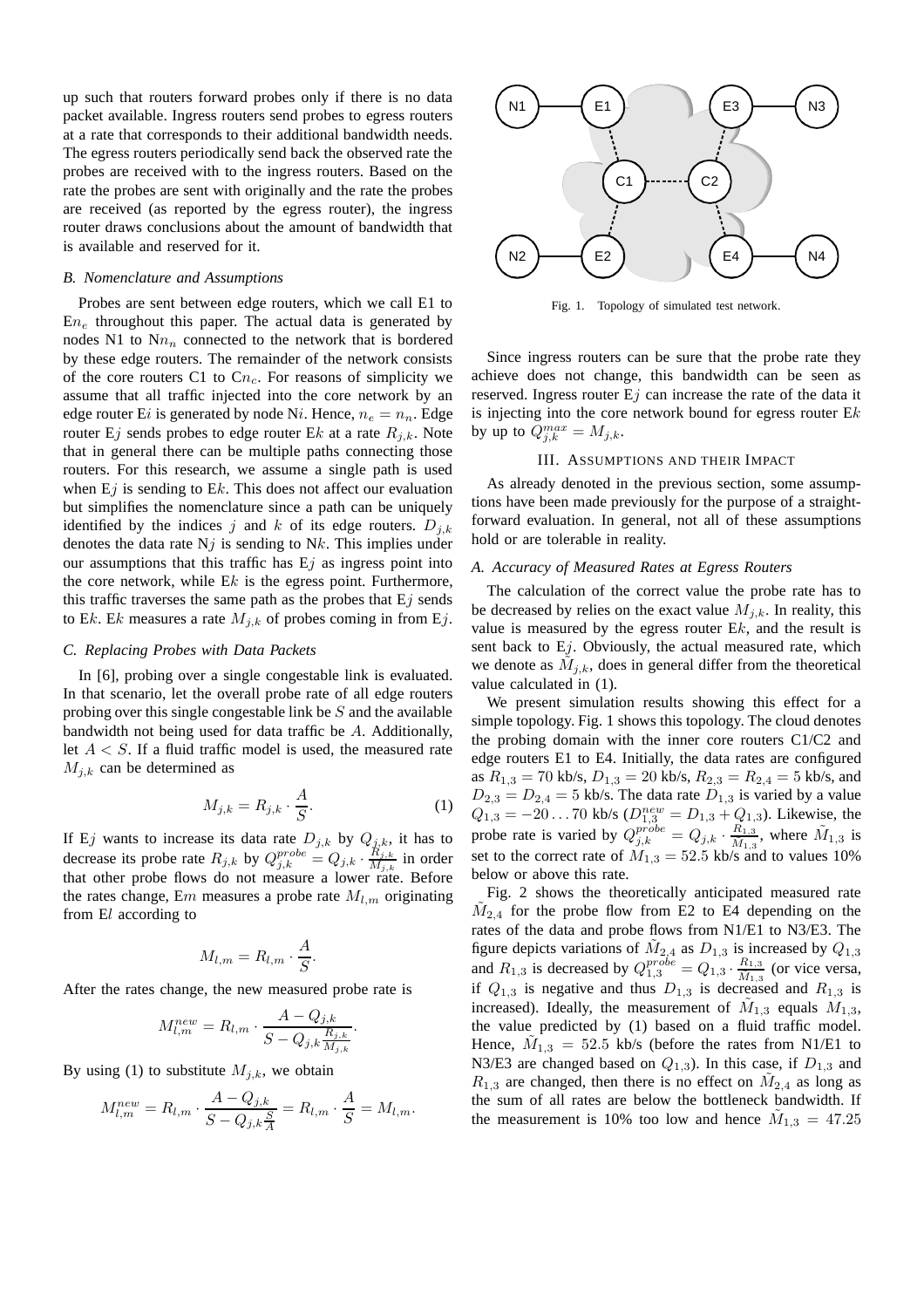

Fig. 2. Theoretically anticipated rate  $\tilde{M}_{2,4}$ .

kb/s,  $\tilde{M}_{2,4}$  increases as more probes are replaced with data. In this erroneous measurement case all probes are replaced for  $Q_{1,3} = 47.25$  kb/s. Then,  $\tilde{M}_{2,4}$  linearly decreases as  $D_{1,3}$  is increased further. In the case of a 10% too high measurement,  $\tilde{M}_{1,3} = 57.75$  kb/s,  $\tilde{M}_{2,4}$  decreases since  $R_{1,3}$  is not decreased enough. When all probes are replaced  $(Q_{1,3} = 57.75 \text{ kb/s})$ , the curve again decreases linearly.

Fig. 3 shows the experimental results obtained by simulation. The simulated rates are close to the mathematically estimated ones in Fig. 2. Note that these results represent the effects when one flow measures an increased rate while the other flows do not measure a decreased rate. In reality, if one flow measures an increased rate, other flows measure a decreased rate. Hence, these nodes assume a lower value for their reserved bandwidth anyway. There are however some unusual situations when an egress router measures an increased rate, but the other routers do not measure a decreased rate, e.g. if lots of probes are piling up in a queue near the egress router and are then transmitted in a burst.

The setup analyzed here consists of only three probe flows. Therefore, the probe throughput degradation experienced by the flows on paths for which the data rate is not increased is more severe than in a situation where there are lots of other flows. Hence, we conclude that there is no significant effect of measurement errors on bandwidth reservation in general.

## *B. Variable Bit Rate Traffic*

The bandwidth reservation mechanism assumes that once the probe rate is reduced, data is sent at a constant bit rate (CBR). In general, the traffic characteristics of many applications show a variable bit rate (VBR).

VBR issues for the probing framework presented in [4] are presented in [7]. An important observation in the latter paper is that one cannot use the average rate to reduce the VBR to a CBR case. If multiple VBR sources peak, the network becomes overloaded. Instead, the peak data rate of flows has to be considered. Fig. 4 shows two VBR data flows sharing bandwidth. Although the sum of both average rates is in





Fig. 4. Example bandwidth utilization for two data flows.

general lower than the total bandwidth available, the network is overloaded between  $t_1$  and  $t_2$ .

In [7], it is proposed to use a sufficiently long probing phase to measure all VBR characteristics before a call is admitted. In contrast to [4], the probing scheme in this research continuously probes the network rather than using probing phases and data phases for distinct calls. Hence, VBR traffic can be addressed by applying a filter function on the measured probe rate at the egress router. Since the probed rate is not subject to changes, the implementation of an appropriate filter function is straightforward.

Another solution is to monitor the data rate. If this rate drops, the ingress router can fall back to probes again. The latter has the disadvantage that there is no clear instantaneous rate. Rates are always averaged over a certain amount of time. Therefore, it is hard to decide when the data rate drops.

#### *C. Multiple Bottlenecks*

The fluid traffic model used to calculate the rate  $Q^{probe}$  that probing has to decreased by assumes a single bottleneck. In Fig. 5 we show a probing scenario over multiple bottlenecks with the corresponding nomenclature. On link 0, probes are sent with a rate  $R_0$ . Due to cross traffic (denoted by a gray arrow) on link 1, the total probing rate is  $S_1$ , and the free bandwidth that can be used by probes is  $A_1$ . Moreover, we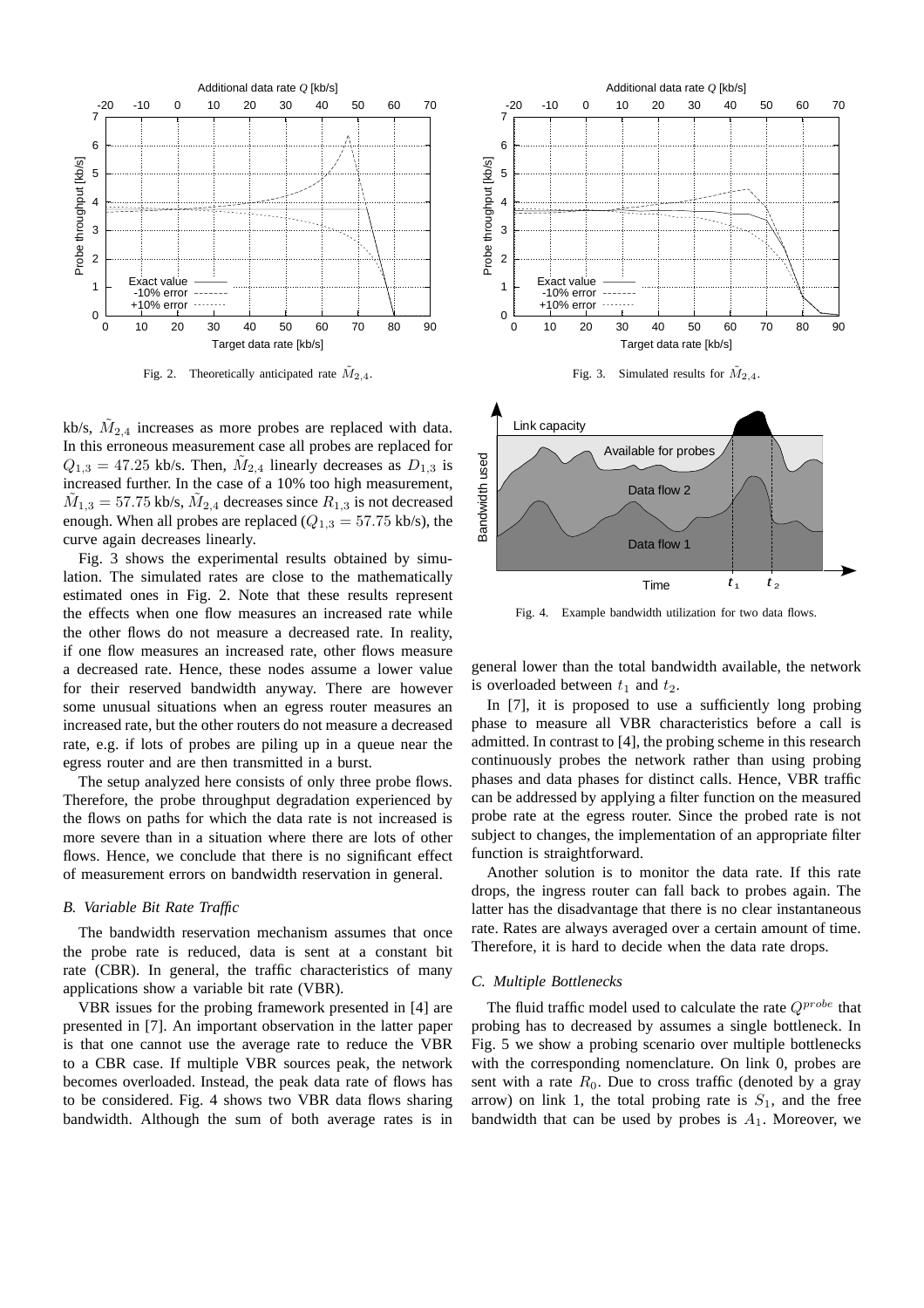

Fig. 5. Probing through multiple bottlenecks.

assume that  $A_i < S_i$  for all bottleneck links *i*. Because of these constraints, core router C1 forwards probes at a decreased rate of  $R_1 = R_0 \cdot \frac{A_1}{S_1}$ . Probes are dropped at a rate of  $R_1^d = R_0 - R_1$ at C1. A similar situation occurs on the next link, link 2. The probe drop rate is  $R_2^d = R_1 - R_2$  while probes are forwarded by C2 with a rate  $R_2 = R_1 \cdot \frac{A_2}{S_2}$ . The available bandwidth for probes on this link is  $A_2$ , the overall probe rate is  $S_2$ . Both link 1 and link 2 are congested. Hence,

$$
R_0 > R_1 > R_2. \tag{2}
$$

Eventually,  $R_2$  is measured at an egress router as the rate  $M_0$ corresponding to the original rate  $R_0$ . Based on this,  $Q_{probe}$ is calculated as

$$
Q^{probe} = Q \cdot \frac{R_0}{M_0} = Q \cdot \frac{R_0}{R_2} = Q \cdot \frac{S_1 S_2}{A_1 A_2}.
$$
 (3)

Note that  $S_1$  and  $S_2$  depend on  $R_1$  and on  $R_2$ , respectively, since  $S_i$  denotes the sum of all probe rates on link i.

However,  $Q^{probe}$  is based on a single bottleneck assumption and hence is not the correct rate. This value of  $Q^{probe}$  does not assure that other flows are not affected. Additionally, every link would require a different value for  $Q^{probe}$  so that other flows do not measure altered rates. For link 1, this value is

$$
Q_1^{probe} = Q \cdot \frac{R_0}{R_1}.\tag{4}
$$

For link 2 we get

$$
Q_2^{probe} = Q \cdot \frac{R_1}{R_2}.\tag{5}
$$

By using  $(2)$ , we can conclude from  $(3)$ ,  $(4)$ , and  $(5)$  that

$$
Q^{probe} = Q \cdot \frac{R_0}{R_2} > Q \cdot \frac{R_0}{R_1} = Q_1^{probe}
$$

and

$$
Q^{probe}=Q\cdot\frac{R_{0}}{R_{2}}>Q\cdot\frac{R_{1}}{R_{2}}=Q_{2}^{probe}.
$$

This argument still holds in the general case of more than two bottlenecks.

Therefore, if a single bottleneck is assumed to calculate  $Q^{probe}$ , but there are multiple bottlenecks present in the network, the ingress router will back off its probe rate more than actually necessary. In other words, it has more bandwidth available than measured. The effect on other probe flows is that they measure that more bandwidth is reserved for them after

the rates have been changed by the ingress router of interest. This is not severe since every ingress router can still assume that the amount of bandwidth reported by a corresponding egress router is still available. More precisely, in a multiple bottleneck setup ingress routers can assume that *at least* the bandwidth reported to them is available.

## IV. BANDWIDTH RESERVATION

The framework presented so far deals with the effects of replacing a given amount of the probe rate with data. It does not, however, explain how this probe rate is chosen by ingress routers in the first place and how the reserved bandwidth can be increased or decreased.

In this section we outline two approaches that we are currently investigating. Both rely on the results presented in Section II C, i.e. that data and probe rates can be changed without changing the probe rates others observe.

#### *A. Uncooperative Scheme*

The first scheme requires nearly no cooperation between edge routers. With respect to probing, two distinct cases of link loads are relevant. First, all data rates plus all probe rates are less or equal than the link capacity  $C$ . This implies that  $A \geq S$ . Second, all data rates are less than C, but all data rates plus all probe rates are more than it. Therefore,  $A < S$ . Fig. 6 shows these values for a single link partially used by data and probe traffic.

If  $A \geq S$ , ideally no probe is dropped. Probes can be dropped occasionally because of packet bursts temporarily overloading a queue. Hence,  $M_{j,k} = R_{j,k}$ . Let B denote the bandwidth completely unused. Then an ingress router can increase its data rate  $D_{j,k}$  by  $Q_{j,k}$  without decreasing its probe rate  $R_{j,k}$  as long as  $Q_{j,k} \leq B$ . In general, if multiple ingress routers increase their data rates, the sum of these increases has to be either less than or equal to  $B$  (assuming one congestable link). The same holds for increasing the probe rate. However, B is not known by the ingress routers. Routers can determine whether B is exceeded by observing if the measured rate  $M_{j,k}$ is smaller than  $R_{j,k}$ . Since the actual measured rate  $\tilde{M}_{j,k}$  is in general slightly inaccurate, the routers should determine whether  $B$  is exceeded with the help of a tolerance factor  $\alpha$ . Hence, B is exceeded if  $\tilde{M}_{j,k} < \alpha \cdot R_{j,k}$ . Since multiple routers can increase their rates at the same time and exceed B, the measured probe rate can drop spontaneously leading to less reserved bandwidth. Therefore, if  $B$  is assumed not to be exceeded, routers take care for this effect by only claiming a fraction  $\beta$  of this rate as reserved. The assumed reserved bandwidth for E<sub>j</sub> sending to Ek is  $min(\tilde{M}_{j,k}, \beta \cdot R_{j,k}).$ Eventually, all capacity will be used, and when routers increase their data rate, they decrease their probe rate according to Section II C.

#### *B. Cooperative Scheme*

The second scheme assumes that edge routers cooperate with respect to reservations although it sticks with the paradigm that no direct signaling (besides feedback packets) is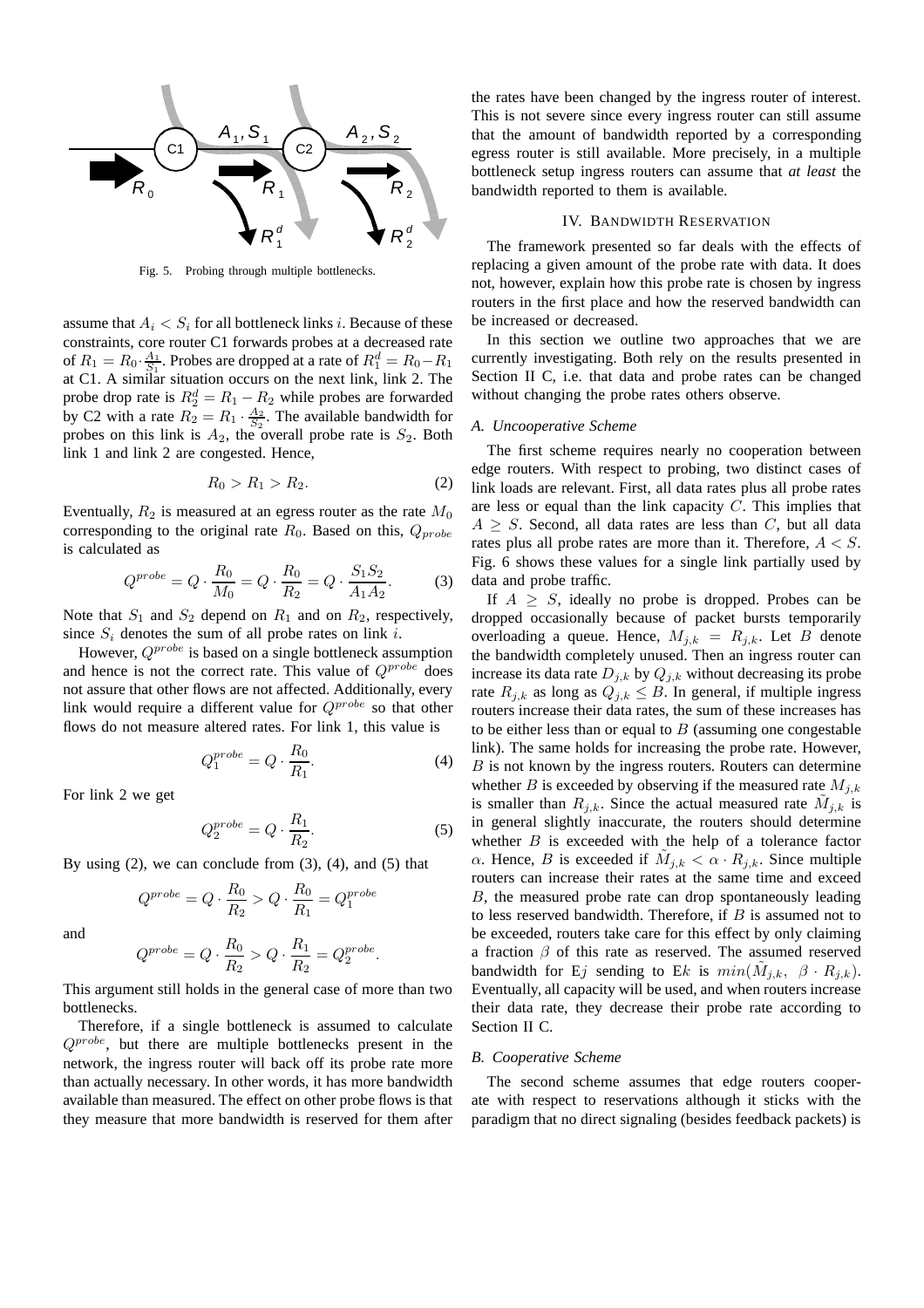

Fig. 6. Rates and capacities.

exchanged among edge routers. For reasons of simplicity, we assume a single congestable link. In this setup, ingress routers can be sure that the probe rate received at the egress router is constant in the long run although there can be instantaneous fluctuations that are due to VBR traffic. Moreover, if we drop the single congestable link assumption, the probe rate can only be increased in the long run while it will never be decreased. Therefore, an edge router can increase its rates in a way that other routers receive probes at a decreased rate. These routers than assume that the decreased rate is due to such an immoderate rate increase of another edge router. Likewise, they still assume that the bandwidth reserved is the probe rate received previously. Additionally, if this decreased rate is received for a certain amount of time  $t_d$ , it is interpreted as a request to withdraw some of the reserved bandwidth because it is needed by another edge router. To make this work, the decrease has to be big enough such that edge routers can distinguish it from bursts induced by VBR traffic. For the edge router  $E_i$  probing to  $E_k$ , a way to achieve the rate decrease other edge routers measure is to increase its own probe rate by  $P_{j,k}$ . Then other edge routers, say probing from El to Em, will not measure the normal rate of

$$
M_{l,m} = R_{l,m} \cdot \frac{A}{S}.
$$

They measure a decreased rate of

$$
M_{l,m}^{new,P} = R_{l,m} \cdot \frac{A}{S + P_{j,k}}.
$$

Since probes are dropped on their way through the network, the rate of  $P_{i,k}$  remaining can become too small to have an impact on  $M^{new,P}$ . A remedy to this is the use of a privileged probe type. These privileged probes have a higher priority than regular probes but a lower priority than data packets. By default, edge routers send no privileged probes. If a decrease of other probe flows is required from  $Ej$  to  $Ek$ , edge router Ej sends out these privileged probes at a rate  $H_{i,k}$  to Ek. This has basically an effect on A. Finally, other edge routers measure

$$
M_{l,m}^{new,P,H} = R_{l,m} \cdot \frac{A - H_{j,k}}{S + P_{j,k}}.
$$

Lets turn back to the probe rates from  $E_j$  to  $E_k$ , still assuming a single bottleneck. Basically, we can distinguish four steps. First, the normal rate probes are received with is given by

$$
M_{j,k} = R_{j,k} \cdot \frac{A}{S}.\tag{6}
$$

Then E<sub>j</sub> increases  $R_{i,k}$  by  $P_{i,k}$ . The received probe rate changes to

$$
M_{j,k}^{new,P} = (R_{j,k} + P_{j,k}) \cdot \frac{A}{S + P_{j,k}}.\tag{7}
$$

By using  $(6)$  and  $(7)$ , we can estimate A as

$$
A = \frac{M_{j,k} M_{j,k}^{new, P} P_{j,k}}{M_{j,k} R_{j,k} + M_{j,k} P_{j,k} - R_{j,k} M_{j,k}^{new, P}}.
$$

Based on this we choose a value  $H_{j,k} < A$ . Third, we send out privileged probes at this rate. The rate received is

$$
M_{j,k}^{new,P,H} = (R_{j,k} + P_{j,k}) \cdot \frac{A - H_{j,k}}{S + P_{j,k}}.
$$

Eventually, other nodes will back off and release parts of the bandwidth they reserved. This amount is denoted by  $T$ . The rate received after this step is

$$
M_{j,k}^{new,P,H,T} = (R_{j,k} + P_{j,k}) \cdot \frac{A - H_{j,k}}{S - T + P_{j,k}}
$$

.

T can now be estimated as

$$
T = \frac{(M_{j,k}P_{j,k} + R_{j,k}H_{j,k})(M_{j,k}^{new,P,H} - M_{j,k}^{new,P,H,T})}{M_{j,k}^{new,P,H,T}(M_{j,k} - M_{j,k}^{new,P,H})}.
$$

This amount of bandwidth can then be reserved by  $Ej$  by setting the new probe rate to  $R_{j,k}^{new} = R_{j,k} + T$ . However, this analysis only works for single bottlenecks. In a multiple bottleneck setup,  $T$  cannot be estimated by using this analysis.

## V. CONCLUSION

We presented a probing mechanism that guarantees the availability of bandwidth. There is no need for long setup phases if an ingress router wants to admit traffic fast, so that roaming mobile nodes are supported. If the network gets overloaded, this mechanism guarantees a fair share of the remaining resources in the network.

Building on this mechanism, we presented outlines for reservation schemes that rely on congesting the links with probes. By congesting the links, information about other probe flows can be gathered yielding a distributed reservation mechanism. Such information can also be used for indirect signaling, as we have shown in Section IV B. However, congesting the links with probes also implies that bandwidth used for best effort traffic has also to be reserved. We are also researching probing/reservation schemes that do not rely on this congestion assumption. This can be achieved by other two-level probing mechanisms similar to the one presented in Section IV B. Bandwidth reservation probes always achieve their initial rate  $(R = M)$  while the remaining bandwidth  $(B)$  is probed with lower priority probes to determine the availability of bandwidth.

Another issue is the way multiple bottlenecks can be accounted for. Especially the analysis in Section IV B shows that the single bottleneck assumption works well, but that not all results generalize to multiple bottlenecks like we demonstrated in Section III C. Additionally, it is difficult to gather a